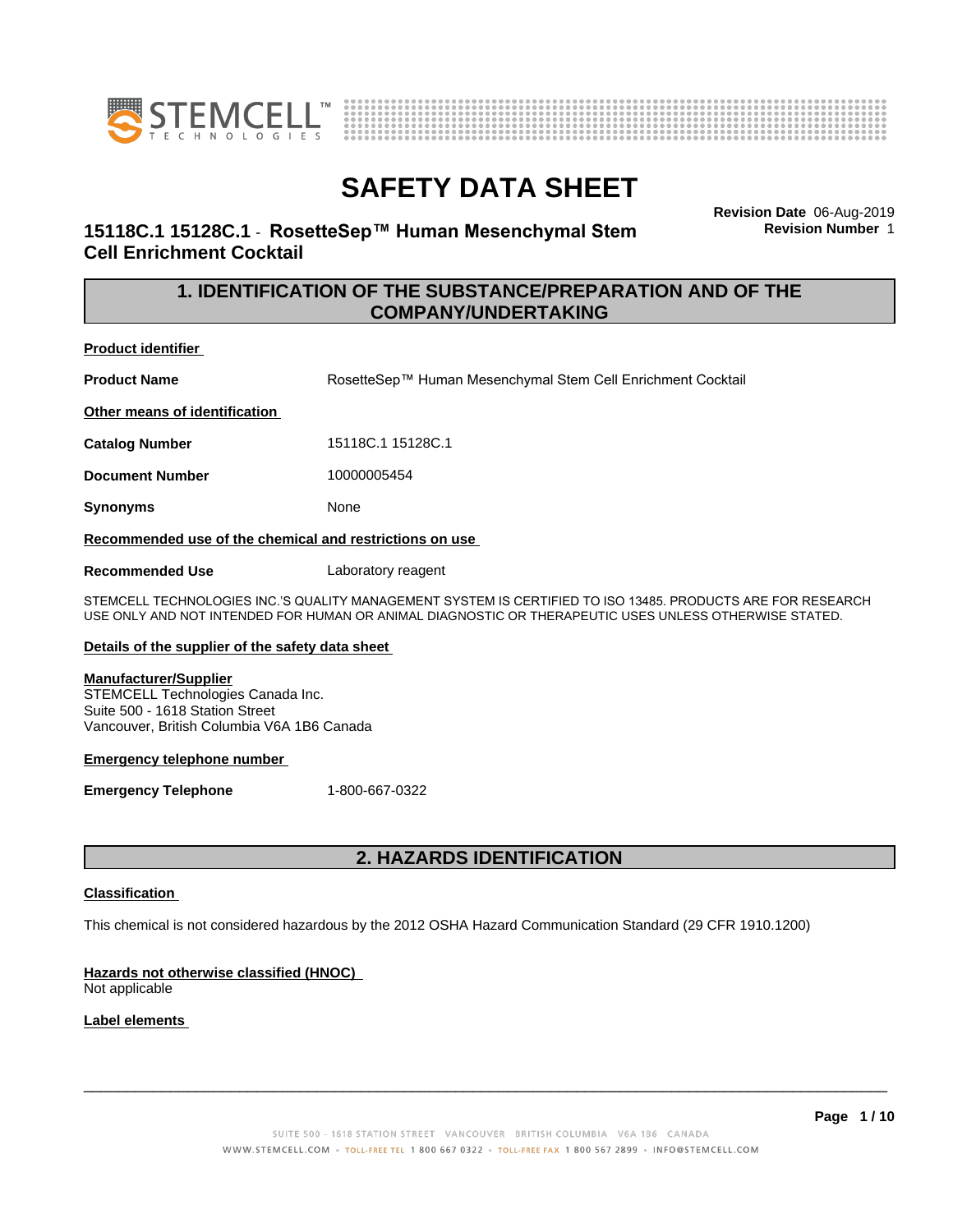



## \_\_\_\_\_\_\_\_\_\_\_\_\_\_\_\_\_\_\_\_\_\_\_\_\_\_\_\_\_\_\_\_\_\_\_\_\_\_\_\_\_\_\_\_\_\_\_\_\_\_\_\_\_\_\_\_\_\_\_\_\_\_\_\_\_\_\_\_\_\_\_\_\_\_\_\_\_\_\_\_\_\_\_\_\_\_\_\_\_\_\_\_\_ **Revision Date** 06-Aug-2019 **15118C.1 15128C.1 - RosetteSep™ Human Mesenchymal Stem Fundity Revision Number 1 Cell Enrichment Cocktail**

**Revision Number** 1

| <b>Hazard statements</b> | Not a hazardous substance or mixture according to the Globally Harmonized System (GHS)                           |                                      |
|--------------------------|------------------------------------------------------------------------------------------------------------------|--------------------------------------|
|                          | The product contains no substances which at their given concentration, are considered to be hazardous to health. |                                      |
| <b>Appearance Clear</b>  | <b>Physical state Liquid</b>                                                                                     | <b>Odor</b> No information available |

## **Other Information**

Not applicable

**Unknown acute toxicity** 0 % of the mixture consists of ingredient(s) of unknown toxicity

0 % of the mixture consists of ingredient(s) of unknown acute oral toxicity

0 % of the mixture consists of ingredient(s) of unknown acute dermal toxicity

0 % of the mixture consists of ingredient(s) of unknown acute inhalation toxicity (gas)

0 % of the mixture consists of ingredient(s) of unknown acute inhalation toxicity (vapor)

0 % of the mixture consists of ingredient(s) of unknown acute inhalation toxicity (dust/mist)

## **3. COMPOSITION/INFORMATION ON INGREDIENTS**

#### **Substance**

Not applicable.

#### **Mixture**

Not a hazardous substance or mixture according to the Globally Harmonized System (GHS)

\*The exact percentage (concentration) of composition has been withheld as a trade secret.

## **4. FIRST AID MEASURES**

## **Description of first aid measures**

**Inhalation** Remove to fresh air.

**Eye contact Rinse thoroughly with plenty of water for at least 15 minutes, lifting lower and upper eyelids.** Consult a physician.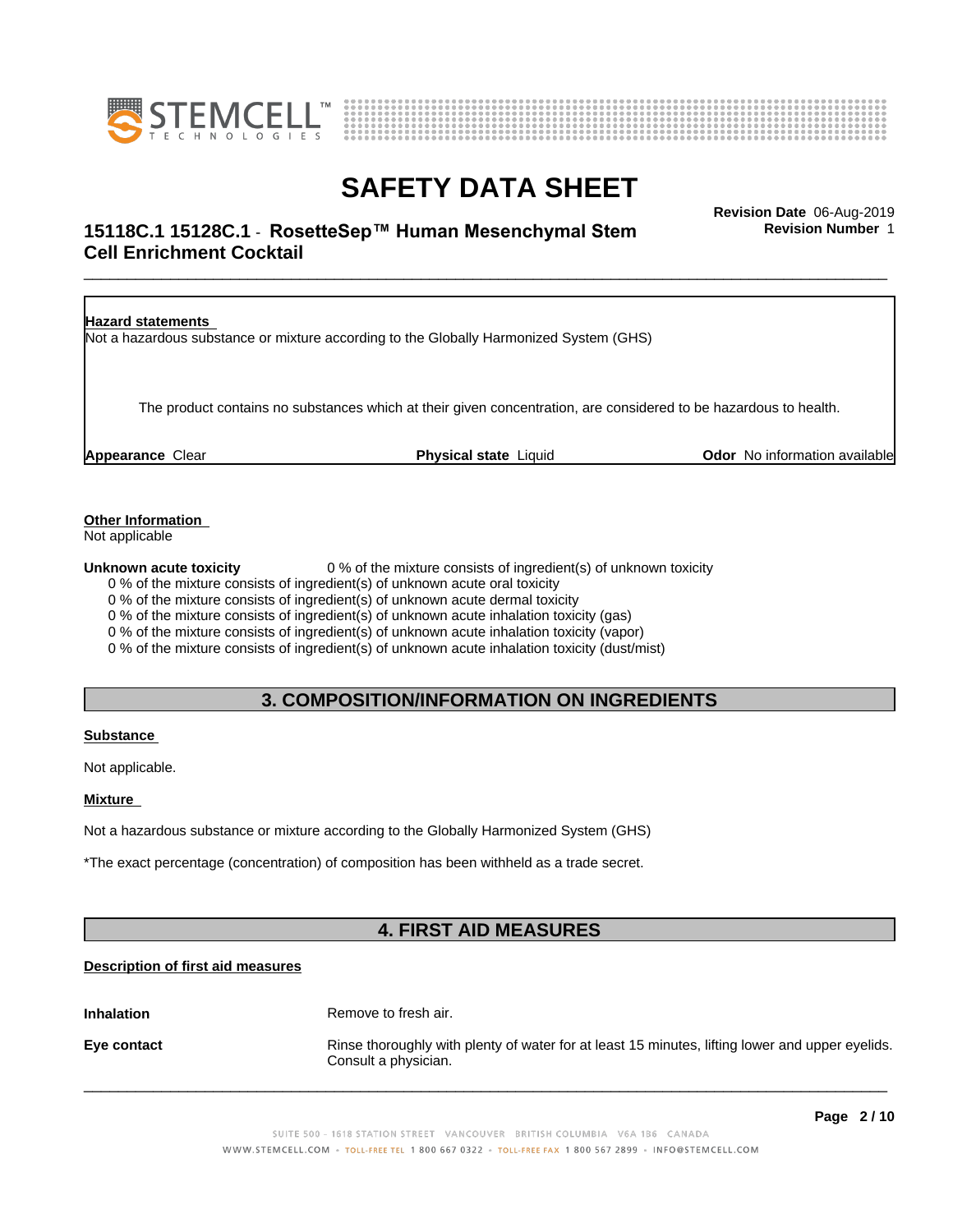



**Revision Number** 1

## \_\_\_\_\_\_\_\_\_\_\_\_\_\_\_\_\_\_\_\_\_\_\_\_\_\_\_\_\_\_\_\_\_\_\_\_\_\_\_\_\_\_\_\_\_\_\_\_\_\_\_\_\_\_\_\_\_\_\_\_\_\_\_\_\_\_\_\_\_\_\_\_\_\_\_\_\_\_\_\_\_\_\_\_\_\_\_\_\_\_\_\_\_ **Revision Date** 06-Aug-2019 **15118C.1 15128C.1 - RosetteSep™ Human Mesenchymal Stem Fundity Revision Number 1 Cell Enrichment Cocktail**

| <b>Skin contact</b>                                                                                              | Wash skin with soap and water.                                                                                                        |  |
|------------------------------------------------------------------------------------------------------------------|---------------------------------------------------------------------------------------------------------------------------------------|--|
| Ingestion                                                                                                        | Clean mouth with water and drink afterwards plenty of water.                                                                          |  |
| Most important symptoms and effects, both acute and delayed                                                      |                                                                                                                                       |  |
| <b>Symptoms</b>                                                                                                  | No information available.                                                                                                             |  |
|                                                                                                                  | Indication of any immediate medical attention and special treatment needed                                                            |  |
| Note to physicians                                                                                               | Treat symptomatically.                                                                                                                |  |
|                                                                                                                  |                                                                                                                                       |  |
|                                                                                                                  | <b>5. FIRE-FIGHTING MEASURES</b>                                                                                                      |  |
| <b>Suitable Extinguishing Media</b>                                                                              | Use extinguishing measures that are appropriate to local circumstances and the<br>surrounding environment.                            |  |
| Unsuitable extinguishing media                                                                                   | CAUTION: Use of water spray when fighting fire may be inefficient.                                                                    |  |
| Specific hazards arising from the<br>chemical                                                                    | No information available.                                                                                                             |  |
| <b>Explosion data</b><br><b>Sensitivity to Mechanical Impact None.</b><br><b>Sensitivity to Static Discharge</b> | None.                                                                                                                                 |  |
| Special protective equipment for<br>fire-fighters                                                                | Firefighters should wear self-contained breathing apparatus and full firefighting turnout<br>gear. Use personal protection equipment. |  |

## **6. ACCIDENTAL RELEASE MEASURES**

#### **Personal precautions, protective equipment and emergency procedures**

**Personal precautions** Ensure adequate ventilation.

#### **Environmental precautions**

**Environmental precautions** See Section 12 for additional Ecological Information.

## **Methods and material for containment and cleaning up**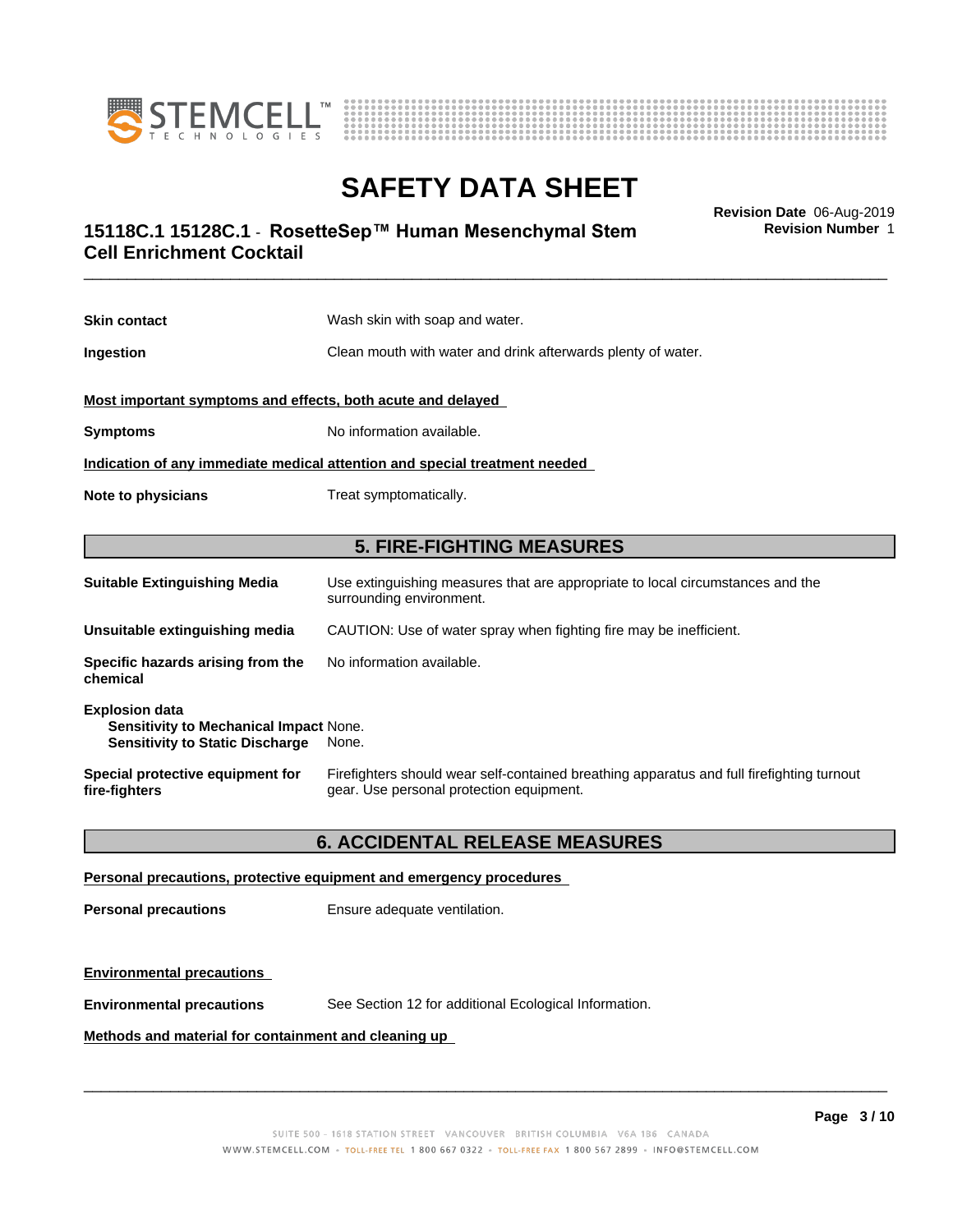



**Revision Number** 1

## \_\_\_\_\_\_\_\_\_\_\_\_\_\_\_\_\_\_\_\_\_\_\_\_\_\_\_\_\_\_\_\_\_\_\_\_\_\_\_\_\_\_\_\_\_\_\_\_\_\_\_\_\_\_\_\_\_\_\_\_\_\_\_\_\_\_\_\_\_\_\_\_\_\_\_\_\_\_\_\_\_\_\_\_\_\_\_\_\_\_\_\_\_ **Revision Date** 06-Aug-2019 **15118C.1 15128C.1 - RosetteSep™ Human Mesenchymal Stem Fundity Revision Number 1 Cell Enrichment Cocktail**

| <b>Methods for containment</b>         | Prevent further leakage or spillage if safe to do so.                                |
|----------------------------------------|--------------------------------------------------------------------------------------|
| Methods for cleaning up                | Pick up and transfer to properly labeled containers.                                 |
| <b>Prevention of secondary hazards</b> | Clean contaminated objects and areas thoroughly observing environmental regulations. |

## **7. HANDLING AND STORAGE**

## **Precautions for safe handling**

**Advice on safe handling** Handle in accordance with good industrial hygiene and safety practice.

### **Conditions for safe storage, including any incompatibilities**

**Storage Conditions** Keep containers tightly closed in a dry, cool and well-ventilated place.

## **8. EXPOSURE CONTROLS/PERSONAL PROTECTION**

| <b>Control parameters</b>                                                                                                                                                                |                                                                                                                                                                             |
|------------------------------------------------------------------------------------------------------------------------------------------------------------------------------------------|-----------------------------------------------------------------------------------------------------------------------------------------------------------------------------|
| This product, as supplied, does not contain any hazardous materials with occupational<br><b>Exposure Limits</b><br>exposure limits established by the region specific regulatory bodies. |                                                                                                                                                                             |
| <b>Appropriate engineering controls</b>                                                                                                                                                  |                                                                                                                                                                             |
| <b>Engineering controls</b>                                                                                                                                                              | Showers<br>Eyewash stations<br>Ventilation systems.                                                                                                                         |
|                                                                                                                                                                                          | Individual protection measures, such as personal protective equipment                                                                                                       |
| Eye/face protection                                                                                                                                                                      | No special protective equipment required.                                                                                                                                   |
| Skin and body protection                                                                                                                                                                 | No special protective equipment required.                                                                                                                                   |
|                                                                                                                                                                                          |                                                                                                                                                                             |
| <b>Respiratory protection</b>                                                                                                                                                            | No protective equipment is needed under normal use conditions. If exposure limits are<br>exceeded or irritation is experienced, ventilation and evacuation may be required. |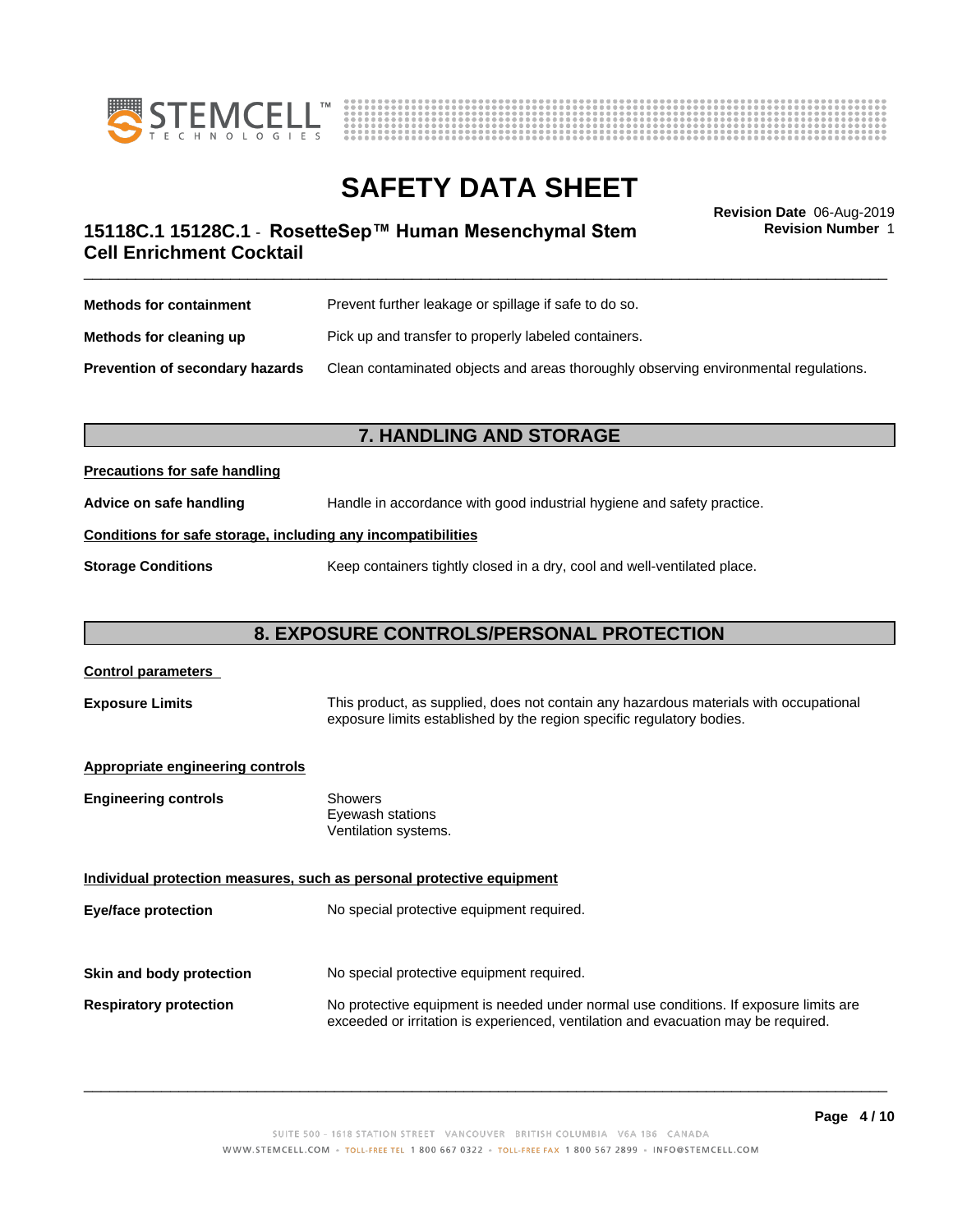



## \_\_\_\_\_\_\_\_\_\_\_\_\_\_\_\_\_\_\_\_\_\_\_\_\_\_\_\_\_\_\_\_\_\_\_\_\_\_\_\_\_\_\_\_\_\_\_\_\_\_\_\_\_\_\_\_\_\_\_\_\_\_\_\_\_\_\_\_\_\_\_\_\_\_\_\_\_\_\_\_\_\_\_\_\_\_\_\_\_\_\_\_\_ **Revision Date** 06-Aug-2019 **15118C.1 15128C.1 - RosetteSep™ Human Mesenchymal Stem Fundity Revision Number 1 Cell Enrichment Cocktail**

**General hygiene considerations** Handle in accordance with good industrial hygiene and safety practice.

## **9. PHYSICAL AND CHEMICAL PROPERTIES**

| Information on basic physical and chemical properties |  |  |
|-------------------------------------------------------|--|--|
|                                                       |  |  |

**Physical state** Liquid **Appearance** Clear<br> **Color** No inf

**Explosive properties**<br> **Oxidizing properties**<br>
No information available **Oxidizing properties Property Remarks •Method Property Remarks •Method pH** No data available None known<br> **Melting point / freezing point** No data available None known **Melting point / freezing point** No data available None known<br> **Boiling point / boiling range** No data available None known **Boiling point / boiling range** No data available None known<br> **Flash point** No data available None known<br>
No data available **Flash point** No data available **Evaporation rate** *rate* No data available **None known Flammability (solid, gas)** No data available None known **Flammability Limit in Air None known None known None known Upper flammability limit:** No data available **Lower flammability limit:** No data available **Vapor pressure No data available None known Vapor density No data available and the None known**<br> **Relative density No data available None known**<br>
No data available **Relative density No data available and the Shown None known**<br> **Water solubility No data available None known None known Water solubility Mo data available**<br> **Solubility in other solvents** No data available **Solubility in other solvents** No data available **None known**<br> **Partition coefficient** No data available **None known**<br>
None known **Partition coefficient**<br> **Autoignition temperature**<br>
No data available **Autoignition temperature No data available None known**<br> **Decomposition temperature** No data available **None known**<br>
None known **Decomposition temperature** No data available<br> **Kinematic viscosity** No data available **Kinematic viscosity No data available None known**<br> **Notata available None known**<br>
Notata available **None known Dynamic viscosity No data available None known** 

**Other Information Softening point** No information available **VOC** Content (%)

**No information available Odor** No information available **Odor threshold** No information available

**Molecular weight Molecular is a structure of the No information available Molecular formula Molecular System No information available**<br>**No information available Liquid Density** No information available **Bulk density** No information available

## **10. STABILITY AND REACTIVITY**

**Reactivity No information available.** 

SUITE 500 - 1618 STATION STREET VANCOUVER BRITISH COLUMBIA V6A 1B6 CANADA WWW.STEMCELL.COM • TOLL-FREE TEL 1 800 667 0322 • TOLL-FREE FAX 1 800 567 2899 • INFO@STEMCELL.COM

 $\overline{\phantom{a}}$  ,  $\overline{\phantom{a}}$  ,  $\overline{\phantom{a}}$  ,  $\overline{\phantom{a}}$  ,  $\overline{\phantom{a}}$  ,  $\overline{\phantom{a}}$  ,  $\overline{\phantom{a}}$  ,  $\overline{\phantom{a}}$  ,  $\overline{\phantom{a}}$  ,  $\overline{\phantom{a}}$  ,  $\overline{\phantom{a}}$  ,  $\overline{\phantom{a}}$  ,  $\overline{\phantom{a}}$  ,  $\overline{\phantom{a}}$  ,  $\overline{\phantom{a}}$  ,  $\overline{\phantom{a}}$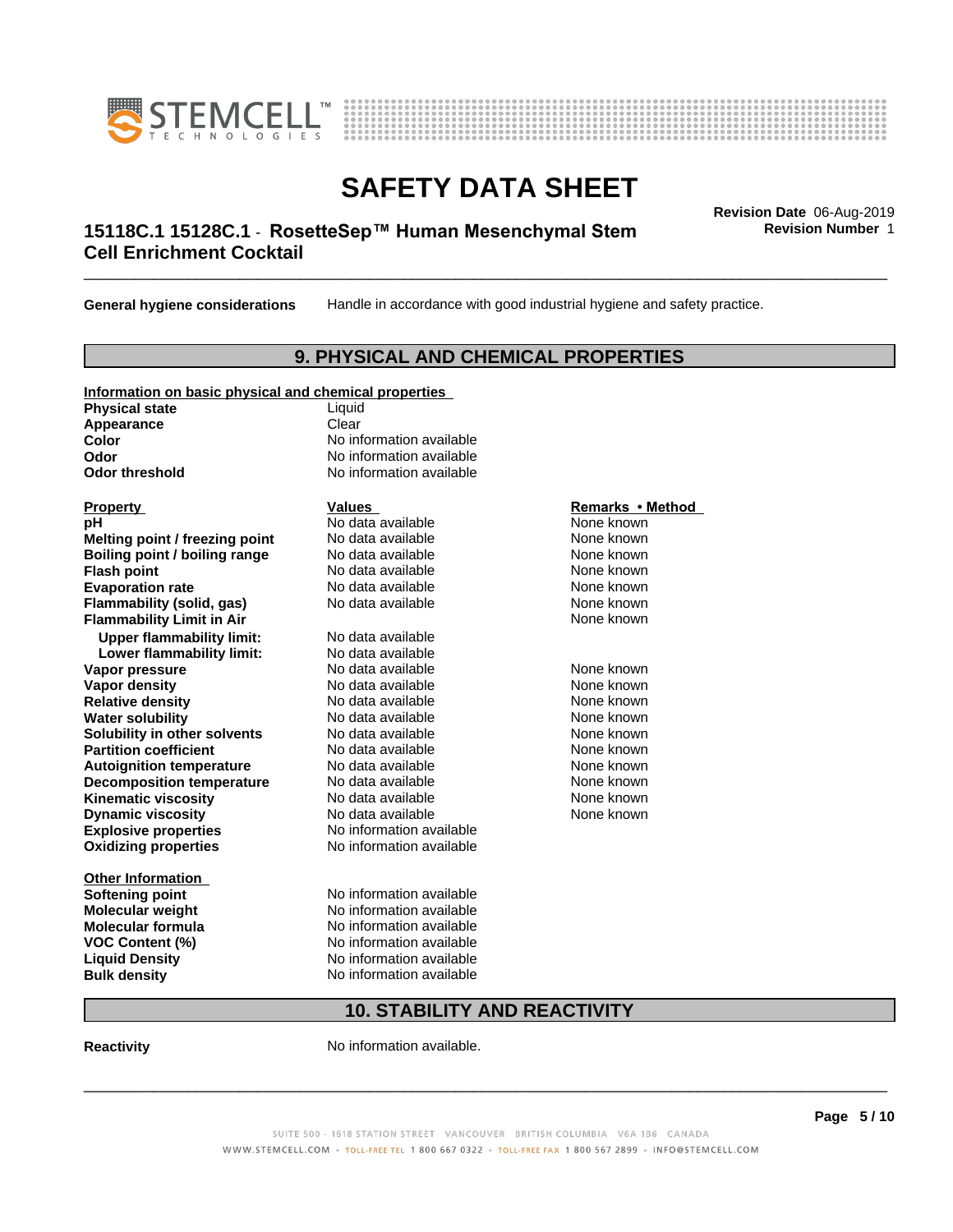



## \_\_\_\_\_\_\_\_\_\_\_\_\_\_\_\_\_\_\_\_\_\_\_\_\_\_\_\_\_\_\_\_\_\_\_\_\_\_\_\_\_\_\_\_\_\_\_\_\_\_\_\_\_\_\_\_\_\_\_\_\_\_\_\_\_\_\_\_\_\_\_\_\_\_\_\_\_\_\_\_\_\_\_\_\_\_\_\_\_\_\_\_\_ **Revision Date** 06-Aug-2019 **15118C.1 15128C.1 - RosetteSep™ Human Mesenchymal Stem Fundity Revision Number 1 Cell Enrichment Cocktail**

**Revision Number** 1

| <b>Chemical stability</b>                                               | Stable under normal conditions.           |
|-------------------------------------------------------------------------|-------------------------------------------|
| <b>Possibility of hazardous reactions</b> None under normal processing. |                                           |
| <b>Conditions to avoid</b>                                              | None known based on information supplied. |
| Incompatible materials                                                  | None known based on information supplied. |
|                                                                         |                                           |

**Hazardous decomposition products** None known based on information supplied.

## **11. TOXICOLOGICAL INFORMATION**

### **Information on likely routes of exposure**

#### **Product Information**

| <b>Inhalation</b>                                                            | Specific test data for the substance or mixture is not available. |  |
|------------------------------------------------------------------------------|-------------------------------------------------------------------|--|
| Eye contact                                                                  | Specific test data for the substance or mixture is not available. |  |
| <b>Skin contact</b>                                                          | Specific test data for the substance or mixture is not available. |  |
| Ingestion                                                                    | Specific test data for the substance or mixture is not available. |  |
| Symptoms related to the physical, chemical and toxicological characteristics |                                                                   |  |
|                                                                              |                                                                   |  |

**Symptoms** No information available.

#### **Numerical measures of toxicity**

#### **Acute toxicity**

**Unknown acute toxicity** 0 % of the mixture consists of ingredient(s) of unknown toxicity

0 % of the mixture consists of ingredient(s) of unknown acute oral toxicity

 $0$  % of the mixture consists of ingredient(s) of unknown acute dermal toxicity

0 % of the mixture consists of ingredient(s) of unknown acute inhalation toxicity (gas)

0 % of the mixture consists of ingredient(s) of unknown acute inhalation toxicity (vapor)

0 % of the mixture consists of ingredient(s) of unknown acute inhalation toxicity (dust/mist)

| Delayed and immediate effects as well as chronic effects from short and long-term exposure |  |
|--------------------------------------------------------------------------------------------|--|
|                                                                                            |  |

| <b>Skin corrosion/irritation</b> | No information available. |
|----------------------------------|---------------------------|
|                                  |                           |

**Serious eye damage/eye irritation** No information available.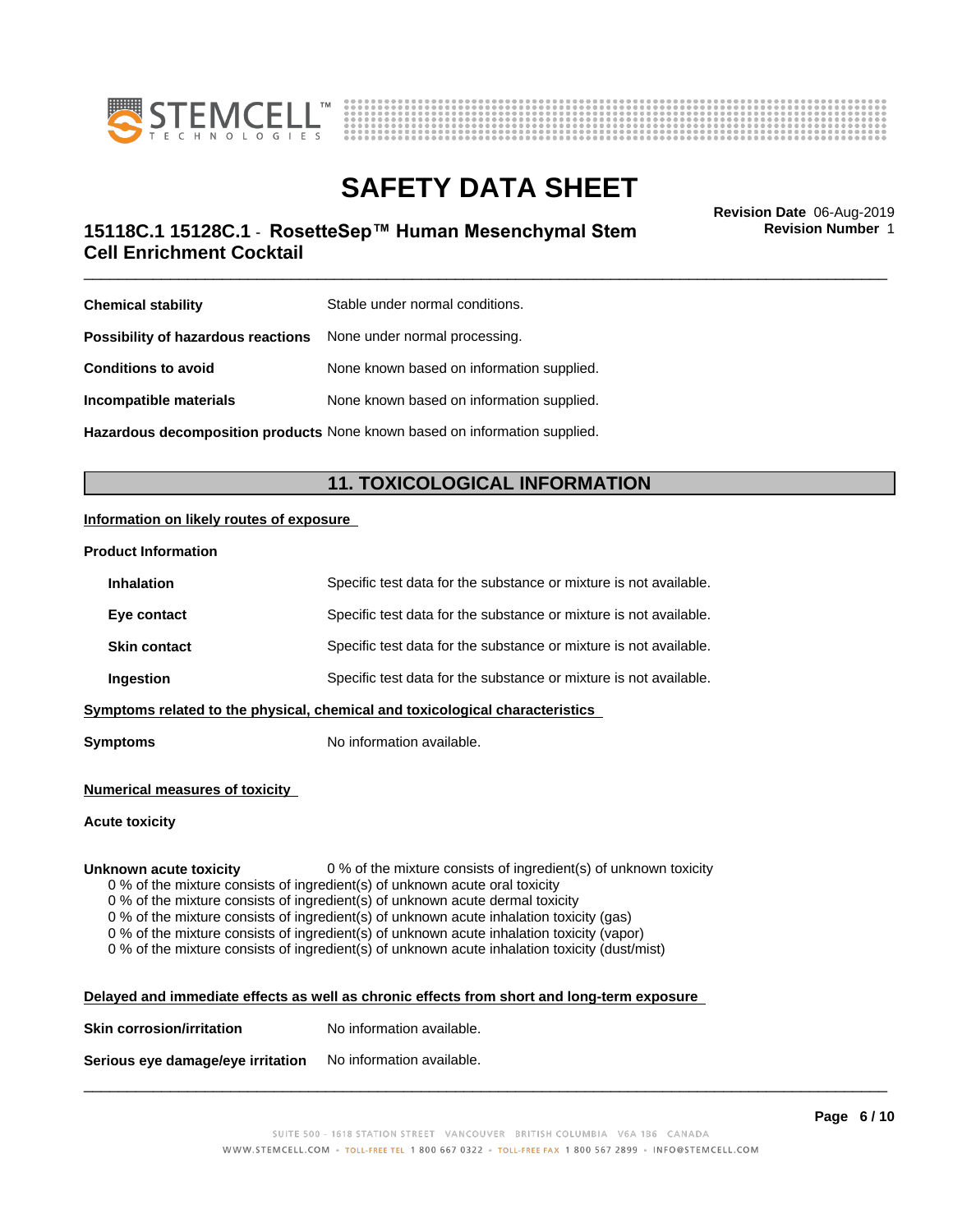



## \_\_\_\_\_\_\_\_\_\_\_\_\_\_\_\_\_\_\_\_\_\_\_\_\_\_\_\_\_\_\_\_\_\_\_\_\_\_\_\_\_\_\_\_\_\_\_\_\_\_\_\_\_\_\_\_\_\_\_\_\_\_\_\_\_\_\_\_\_\_\_\_\_\_\_\_\_\_\_\_\_\_\_\_\_\_\_\_\_\_\_\_\_ **Revision Date** 06-Aug-2019 **15118C.1 15128C.1 - RosetteSep™ Human Mesenchymal Stem Fundity Revision Number 1 Cell Enrichment Cocktail**

**Respiratory or skin sensitization** No information available. **Germ cell mutagenicity** No information available. **Carcinogenicity** No information available. **Reproductive toxicity** No information available. **STOT** - single exposure<br>
No information available. **STOT** - **repeated exposure** No information available. **Aspiration hazard** No information available.

## **12. ECOLOGICAL INFORMATION**

| <b>Ecotoxicity</b>            | ٠                                  |
|-------------------------------|------------------------------------|
| Persistence and degradability | No information available.          |
| <b>Bioaccumulation</b>        | There is no data for this product. |
| Other adverse effects         | No information available.          |

## **13. DISPOSAL CONSIDERATIONS**

| Waste treatment methods                |                                                                                                                    |
|----------------------------------------|--------------------------------------------------------------------------------------------------------------------|
| Waste from residues/unused<br>products | Dispose of in accordance with local regulations. Dispose of waste in accordance with<br>environmental legislation. |
| Contaminated packaging                 | Do not reuse empty containers.                                                                                     |

## **14. TRANSPORT INFORMATION**

**DOT** Not regulated

 $\overline{\phantom{a}}$  ,  $\overline{\phantom{a}}$  ,  $\overline{\phantom{a}}$  ,  $\overline{\phantom{a}}$  ,  $\overline{\phantom{a}}$  ,  $\overline{\phantom{a}}$  ,  $\overline{\phantom{a}}$  ,  $\overline{\phantom{a}}$  ,  $\overline{\phantom{a}}$  ,  $\overline{\phantom{a}}$  ,  $\overline{\phantom{a}}$  ,  $\overline{\phantom{a}}$  ,  $\overline{\phantom{a}}$  ,  $\overline{\phantom{a}}$  ,  $\overline{\phantom{a}}$  ,  $\overline{\phantom{a}}$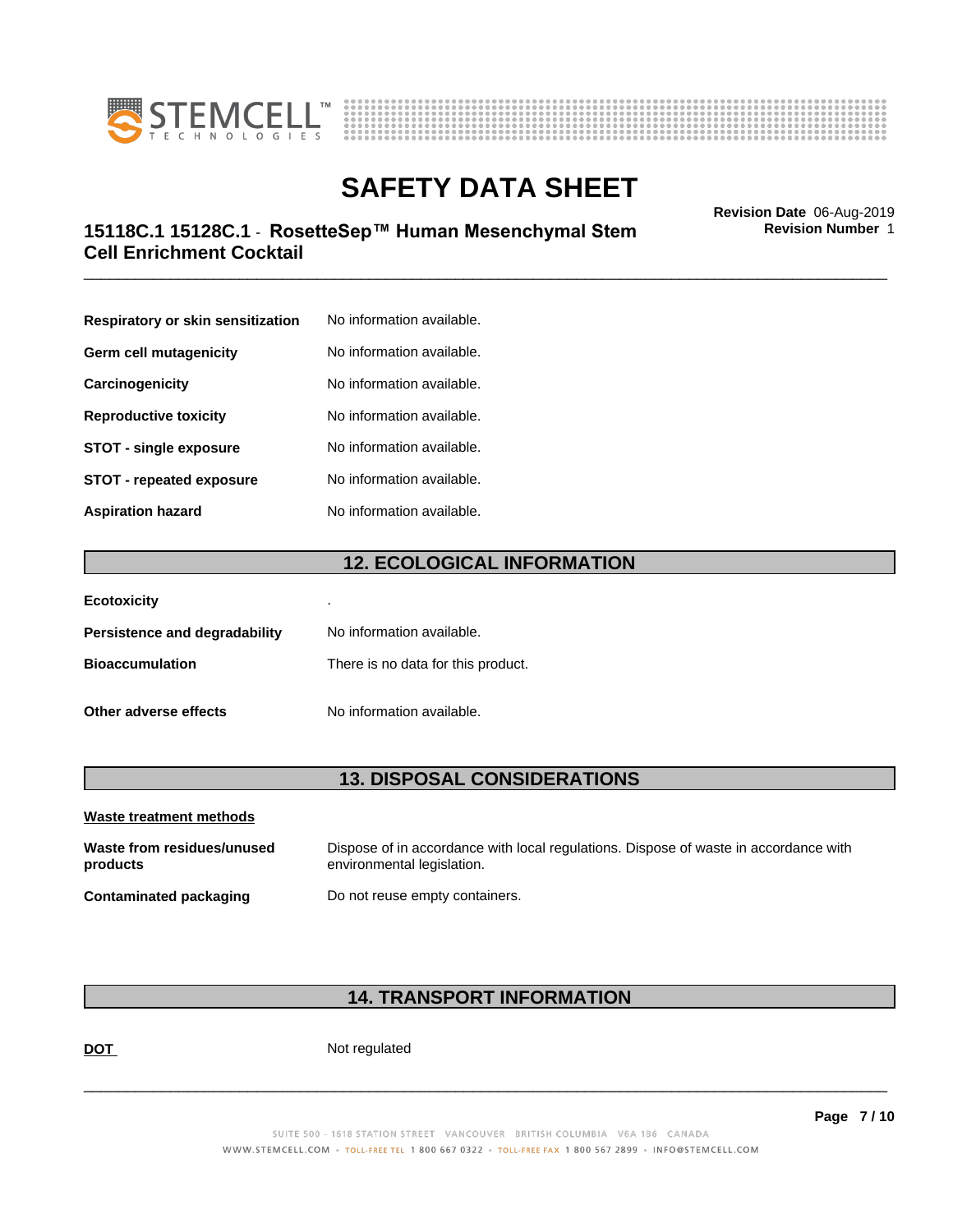



## \_\_\_\_\_\_\_\_\_\_\_\_\_\_\_\_\_\_\_\_\_\_\_\_\_\_\_\_\_\_\_\_\_\_\_\_\_\_\_\_\_\_\_\_\_\_\_\_\_\_\_\_\_\_\_\_\_\_\_\_\_\_\_\_\_\_\_\_\_\_\_\_\_\_\_\_\_\_\_\_\_\_\_\_\_\_\_\_\_\_\_\_\_ **Revision Date** 06-Aug-2019 **15118C.1 15128C.1 - RosetteSep™ Human Mesenchymal Stem Fundity Revision Number 1 Cell Enrichment Cocktail**

TDG Not regulated **MEX** Not regulated **ICAO** (air) Not regulated **IATA** Not regulated **IMDG** Not regulated **RID** Not regulated **ADR** Not regulated **ADN** Not regulated

## **15. REGULATORY INFORMATION**

| <b>International Inventories</b> |                 |  |
|----------------------------------|-----------------|--|
| <b>TSCA</b>                      | Complies        |  |
| <b>DSL/NDSL</b>                  | Complies        |  |
| <b>EINECS/ELINCS</b>             | Complies        |  |
| <b>ENCS</b>                      | Does not comply |  |
| <b>IECSC</b>                     | Complies        |  |
| <b>KECL</b>                      | Complies        |  |
| <b>PICCS</b>                     | Complies        |  |
| <b>AICS</b>                      | Complies        |  |
|                                  |                 |  |

 **Legend:**

 **TSCA** - United States Toxic Substances Control Act Section 8(b) Inventory

 **DSL/NDSL** - Canadian Domestic Substances List/Non-Domestic Substances List

 **EINECS/ELINCS** - European Inventory of Existing Chemical Substances/European List of Notified Chemical Substances

 **ENCS** - Japan Existing and New Chemical Substances

 **IECSC** - China Inventory of Existing Chemical Substances

 **KECL** - Korean Existing and Evaluated Chemical Substances

 **PICCS** - Philippines Inventory of Chemicals and Chemical Substances

 **AICS** - Australian Inventory of Chemical Substances

#### **US Federal Regulations**

### **SARA 313**

Section 313 of Title III of the Superfund Amendments and Reauthorization Act of 1986 (SARA). This product does not contain any chemicals which are subject to the reporting requirements of the Act and Title 40 of the Code of Federal Regulations, Part 372.

| No |  |
|----|--|
| No |  |
|    |  |

 $\overline{\phantom{a}}$  ,  $\overline{\phantom{a}}$  ,  $\overline{\phantom{a}}$  ,  $\overline{\phantom{a}}$  ,  $\overline{\phantom{a}}$  ,  $\overline{\phantom{a}}$  ,  $\overline{\phantom{a}}$  ,  $\overline{\phantom{a}}$  ,  $\overline{\phantom{a}}$  ,  $\overline{\phantom{a}}$  ,  $\overline{\phantom{a}}$  ,  $\overline{\phantom{a}}$  ,  $\overline{\phantom{a}}$  ,  $\overline{\phantom{a}}$  ,  $\overline{\phantom{a}}$  ,  $\overline{\phantom{a}}$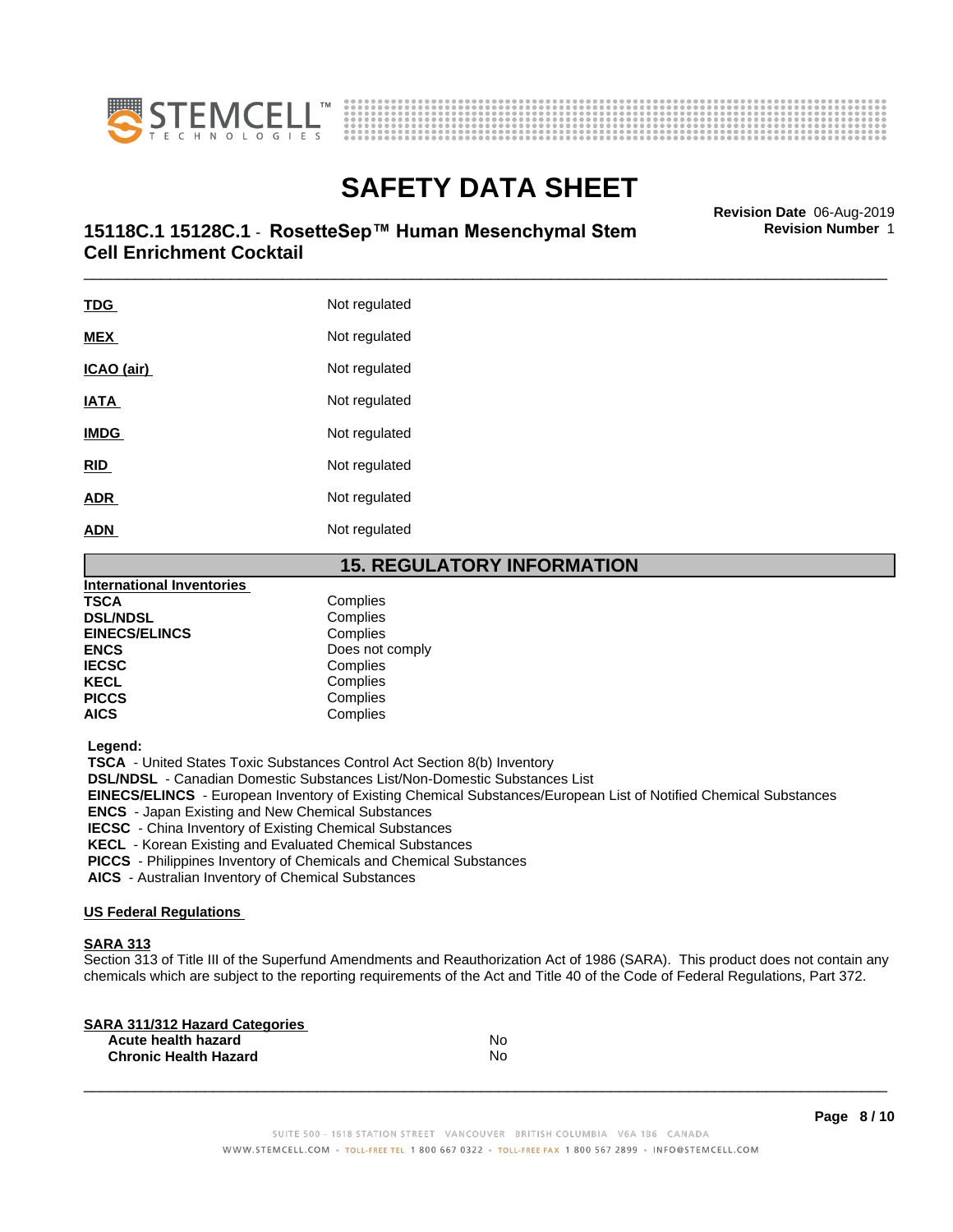



## \_\_\_\_\_\_\_\_\_\_\_\_\_\_\_\_\_\_\_\_\_\_\_\_\_\_\_\_\_\_\_\_\_\_\_\_\_\_\_\_\_\_\_\_\_\_\_\_\_\_\_\_\_\_\_\_\_\_\_\_\_\_\_\_\_\_\_\_\_\_\_\_\_\_\_\_\_\_\_\_\_\_\_\_\_\_\_\_\_\_\_\_\_ **Revision Date** 06-Aug-2019 **15118C.1 15128C.1 - RosetteSep™ Human Mesenchymal Stem Fundity Revision Number 1 Cell Enrichment Cocktail**

**Fire hazard** No **Sudden release of pressure hazard** No **Reactive Hazard** No

#### **CWA** (Clean Water Act)

This product does not contain any substances regulated as pollutants pursuant to the Clean Water Act (40 CFR 122.21 and 40 CFR 122.42).

#### **CERCLA**

This material, as supplied, does not contain any substances regulated as hazardous substances under the Comprehensive Environmental Response Compensation and Liability Act (CERCLA) (40 CFR 302) or the Superfund Amendments and Reauthorization Act (SARA) (40 CFR 355). There may be specific reporting requirements at the local, regional, or state level pertaining to releases of this material.

#### **US State Regulations**

#### **California Proposition 65**

This product does not contain any Proposition 65 chemicals.

#### **U.S. State Right-to-Know Regulations**

#### **US State Regulations**

| Chemical name            | New Jersey | Massachusetts | <b>Pennsylvania</b> |
|--------------------------|------------|---------------|---------------------|
| Water                    |            |               |                     |
| 7732-18-5                |            |               |                     |
| Sodium Phosphate Dibasic |            |               |                     |
| 7558-79-4                |            |               |                     |

#### **U.S. EPA Label Information**

**EPA Pesticide Registration Number** Notapplicable

## **16. OTHER INFORMATION, INCLUDING DATE OF PREPARATION OF THE LAST REVISION**

**Prepared By, State Control. STEMCELL Technologies Canada Inc.** Cuality Control. STEMCELL Technologies Canada Inc.

**Revision Date** 06-Aug-2019

**Revision Note** Noinformation available.

**Disclaimer**

The information provided in this Safety Data Sheet is correct to the best of our knowledge, information and belief at the date of its publication. The information given is designed only as a guidance for safe handling, use, processing, storage,

 $\overline{\phantom{a}}$  ,  $\overline{\phantom{a}}$  ,  $\overline{\phantom{a}}$  ,  $\overline{\phantom{a}}$  ,  $\overline{\phantom{a}}$  ,  $\overline{\phantom{a}}$  ,  $\overline{\phantom{a}}$  ,  $\overline{\phantom{a}}$  ,  $\overline{\phantom{a}}$  ,  $\overline{\phantom{a}}$  ,  $\overline{\phantom{a}}$  ,  $\overline{\phantom{a}}$  ,  $\overline{\phantom{a}}$  ,  $\overline{\phantom{a}}$  ,  $\overline{\phantom{a}}$  ,  $\overline{\phantom{a}}$